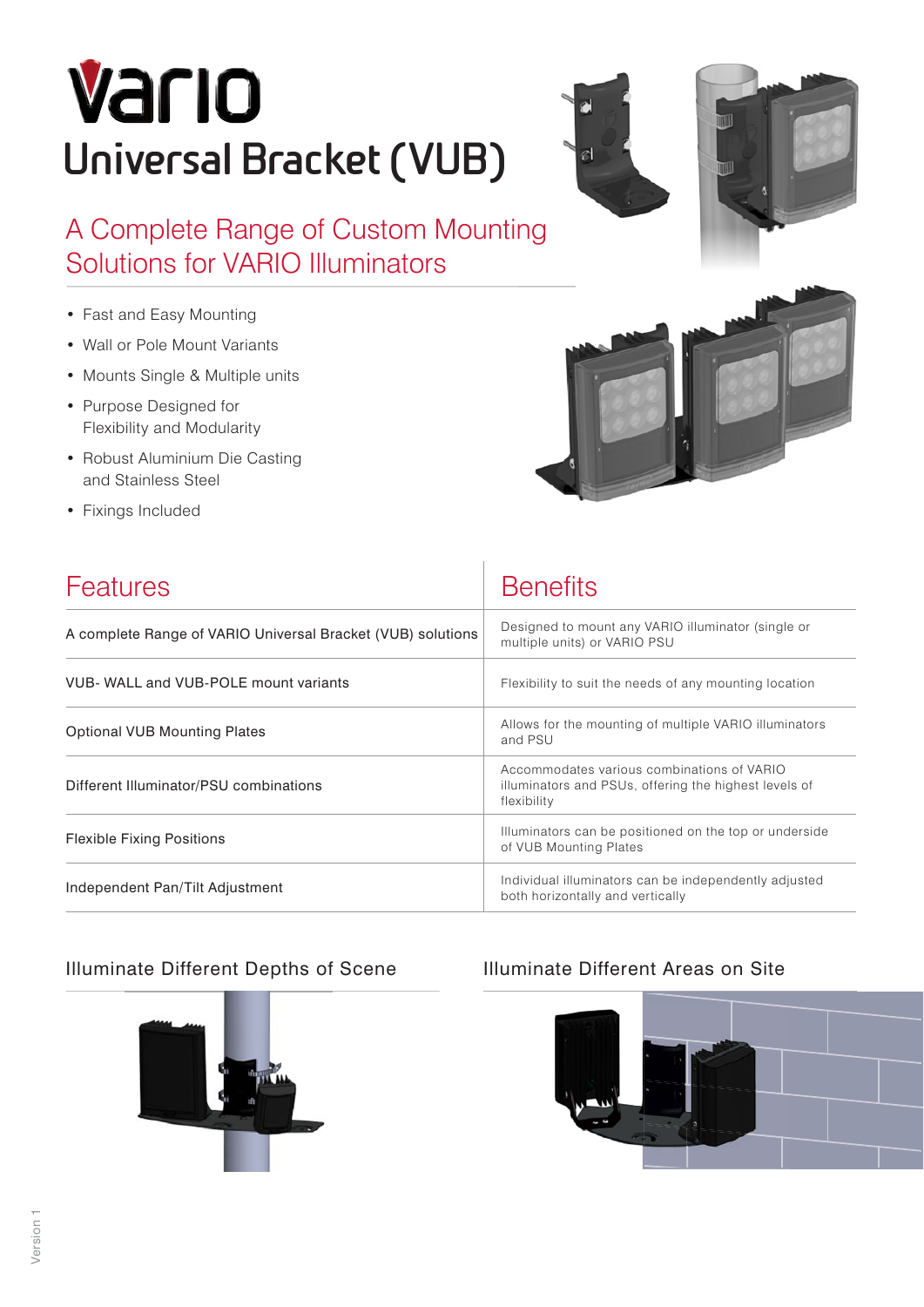# Technical Specifications

|                   | <b>VUB WALL</b>                                           | <b>VUB POLE</b> | VUB Plate 3x2                     | VUB Plate 3x4                      | VUB Plate 3x8                      | VUB Plate 1x16                    | <b>VUB Plate PSU</b>            |
|-------------------|-----------------------------------------------------------|-----------------|-----------------------------------|------------------------------------|------------------------------------|-----------------------------------|---------------------------------|
| <b>Dimensions</b> | 125x65x93 mm<br>(4.9x2.5x3.6")<br>(H/W/D)                 |                 | 250x135 mm<br>(9.8x5.3")<br>(W/D) | 300x135 mm<br>(11.8x5.3")<br>(W/D) | 370x135 mm<br>(14.5x5.3")<br>(W/D) | 146x124 mm<br>(5.7x4.8")<br>(W/D) | 240x180 mm<br>(9.4x7")<br>(W/D) |
| Weight            | 250q<br>$(0.5$ lbs)                                       |                 | 550q<br>$(1.2$ lbs)               | 650g<br>$(1.4$ lbs)                | 750g<br>$(1.6$ lbs)                | 300q<br>$(0.6$ lbs)               | 800g<br>$(1.7$ lbs)             |
| <b>Materials</b>  | Die Cast Aluminium<br>Stainless Steel                     |                 |                                   |                                    |                                    |                                   |                                 |
| Colour            | <b>Black</b>                                              |                 |                                   |                                    |                                    |                                   |                                 |
| Finish            | Polyester powder coat, RAL 9005 semi glass. Light texture |                 |                                   |                                    |                                    |                                   |                                 |
| Accessories       | <b>VUB Plates</b>                                         |                 | N/A                               |                                    |                                    |                                   |                                 |
| <b>Fixings</b>    | Fixing kit included                                       |                 |                                   |                                    |                                    |                                   |                                 |

# VUB and VARIO Illuminator/PSU Standard Configurations

|                      | <b>VARIO Illuminator Configurations</b>                                                                                  |                                                                                                                |  |  |  |
|----------------------|--------------------------------------------------------------------------------------------------------------------------|----------------------------------------------------------------------------------------------------------------|--|--|--|
| <b>VUB WALL</b>      | Mounts x1 any single panel VARIO illuminator                                                                             |                                                                                                                |  |  |  |
| <b>VUB POLE</b>      | (Contact Raytec for mounting double or triple panel VARIO illuminators)                                                  |                                                                                                                |  |  |  |
| VUB Plate 3x2        | Mounts up to x3 VARIO 2 series or<br>x2 VARIO 4 series (single panel)                                                    |                                                                                                                |  |  |  |
| VUB Plate 3x4        | Mounts up to x3 VARIO 4 series or<br>x2 VARIO 8 series (single panel)                                                    | Other custom configurations possible -<br>see page 6 and 7 for examples.<br>Contact RayLED for further advice. |  |  |  |
| VUB Plate 3x8        | Mounts up to x3 VARIO 8 series or<br>x3 VARIO 16 series (single panel)                                                   |                                                                                                                |  |  |  |
| VUB Plate 1x16       | Mounts x1 VARIO 16 series<br>(Allows horizontal rotation of more than 40° when used with VUB Wall or Pole Mount Bracket) |                                                                                                                |  |  |  |
| <b>VUB Plate PSU</b> |                                                                                                                          | Mounts x1 any VARIO PSU                                                                                        |  |  |  |

# Product Codes

| Part Codes           | Description                                        |
|----------------------|----------------------------------------------------|
| <b>VUB-WALL</b>      | VARIO Universal Bracket - Wall Mount, incl fixings |
| <b>VUB-POLE</b>      | VARIO Universal Bracket - Pole Mount, incl fixings |
| VUB-PLATE-3x2        | VUB Mounting Plate for 3 x 2 series VARIO*         |
| VUB-PLATE-3x4        | VUB Mounting Plate for 3 x 4 series VARIO*         |
| VUB-PLATE-3x8        | VUB Mounting Plate for 3 x 8 series VARIO*         |
| VUB-PLATE-1x16       | VUB Mounting Plate for 1 x 16 series VARIO*        |
| <b>VUB-PLATE-PSU</b> | VUB Mounting Plate for VARIO PSU*                  |

Note: VUB Plates are to be used with VUB-POLE and VUB-WALL brackets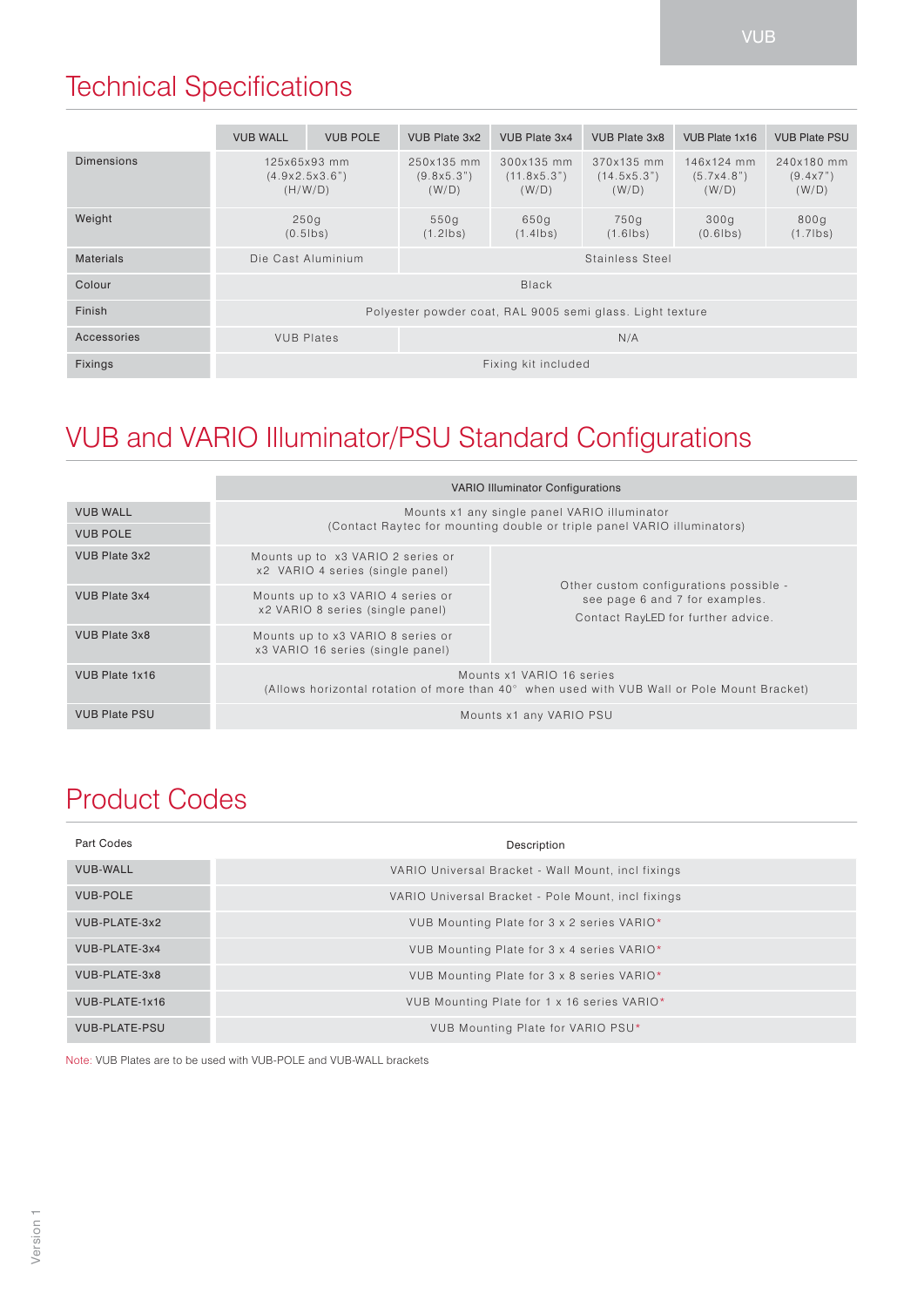#### VUB-WALL Mount Bracket





#### VUB-POLE Mount Bracket







Note: M6 centre fixing is for VARIO 2 and 4 series single panel illuminators M8 centre fixing is for VARIO 8 and 16 series single panel illuminators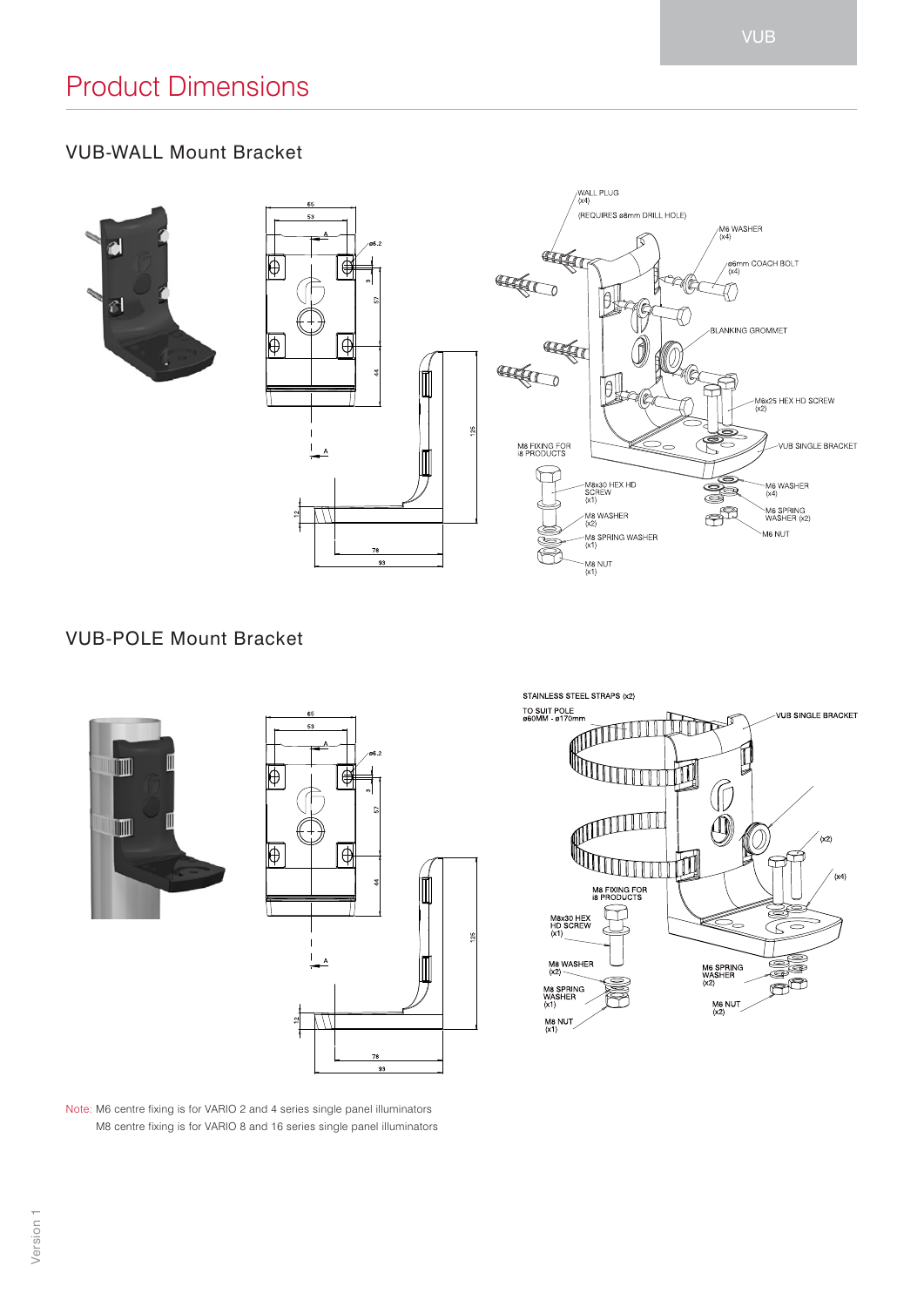# Product Dimensions

### VUB-PLATE-3x2





VUB-PLATE-3x4





VUB-PLATE-3x8





\* Pictured with VUB-WALL bracket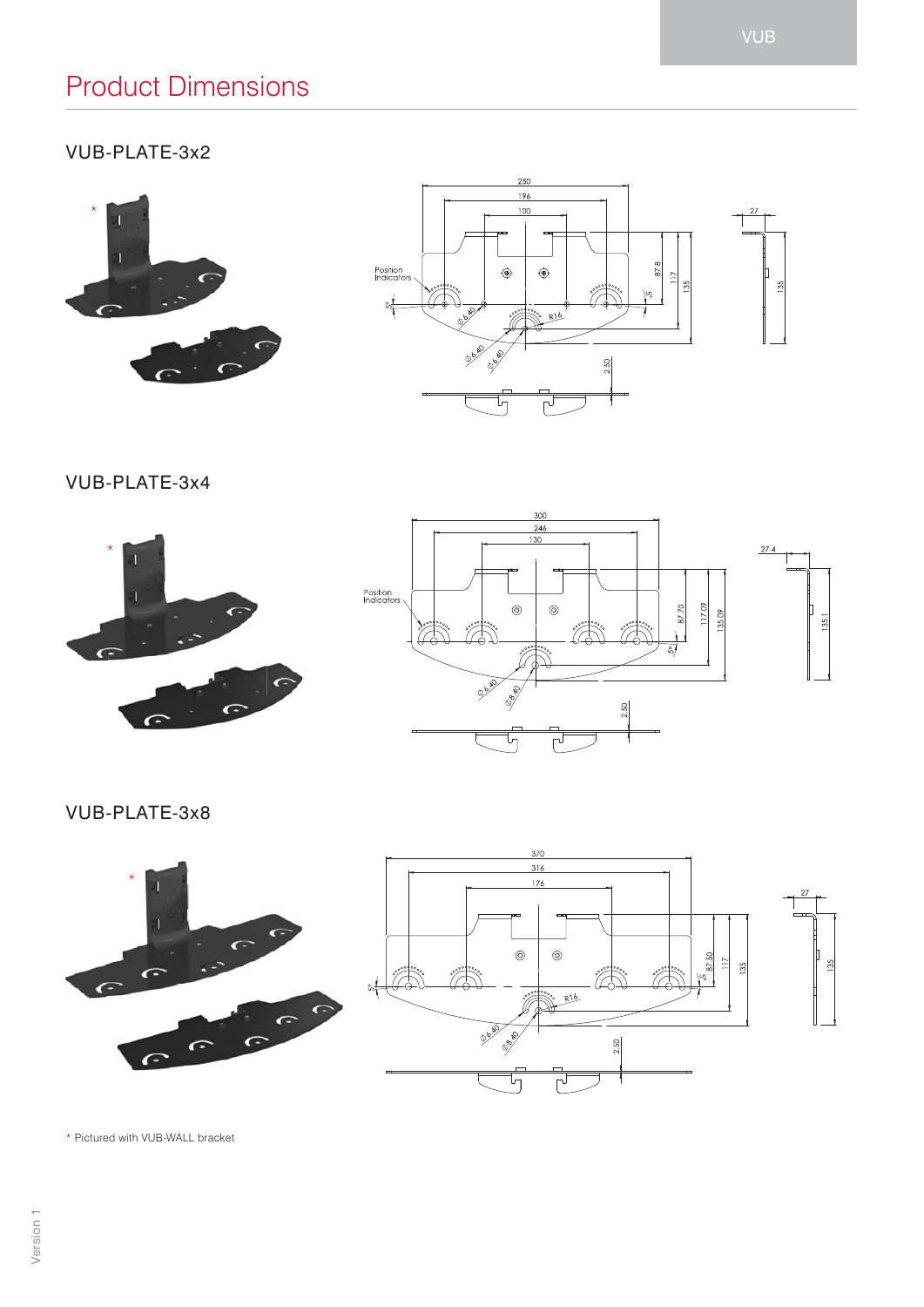## VUB–PLATE-1x16 Plates



Note: Allows horizontal rotation of more than 40° when used with VUB Wall or Pole Mount bracket for x1 VARIO 16 series single panel illuminator

#### VUB-PLATE-PSU



Note: Can be used in conjunction with other VUB Mounting Plates to mount VARIO illuminators and PSUs on the same VUB Wall or Pole Mount Bracket \* Pictured with VUB-WALL bracket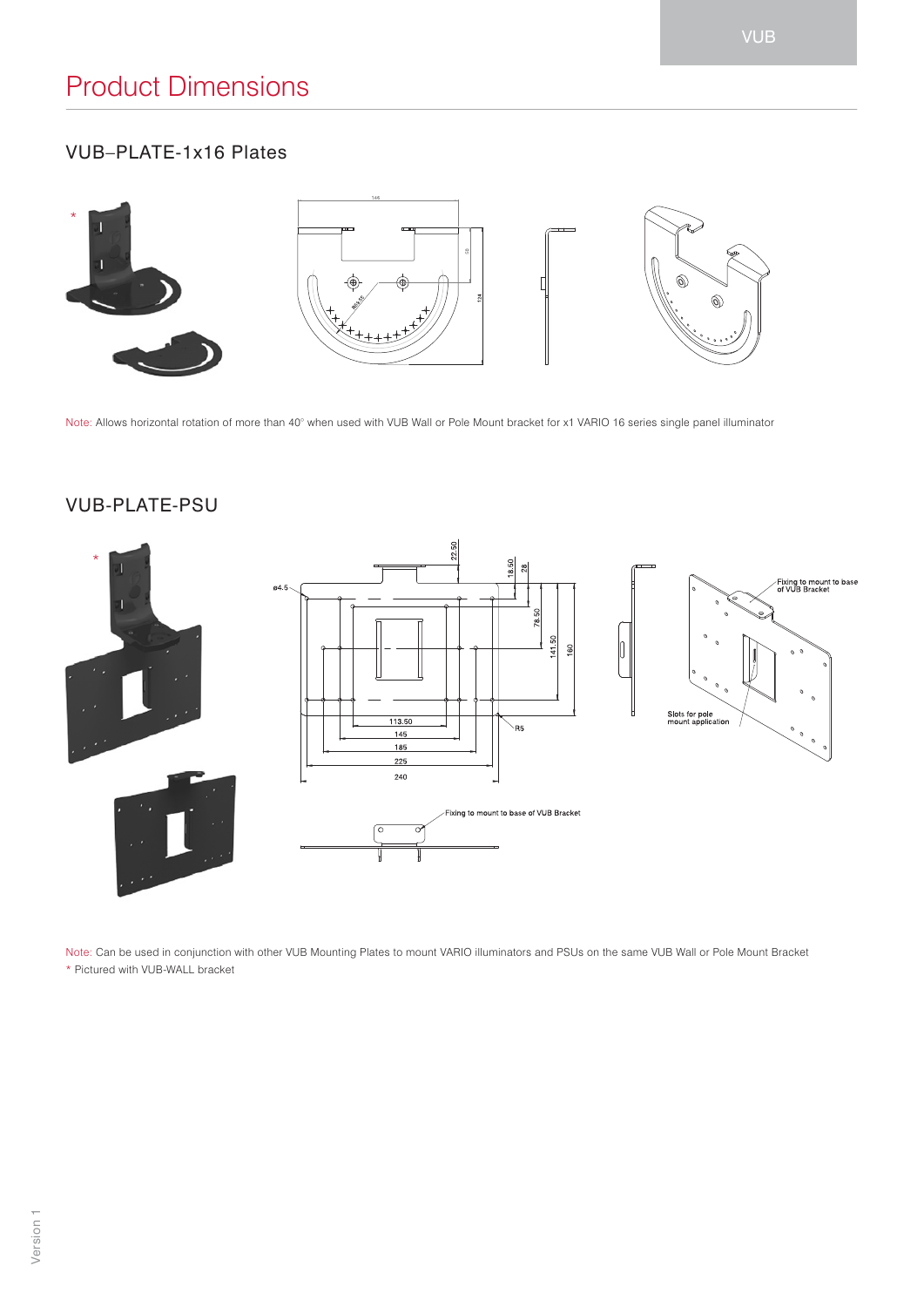# VUB and VARIO Illuminator/PSU Configuration Examples

One VARIO i8 unit mounted on a VUB-WALL



Three VARIO i8 units mounted on a VUB-PLATE-3x8



One VARIO i4 mounted on a VUB-POLE



Three VARIO i16 illuminators mounted on a VUB-PLATE-3x8



Three VARIO i4 illuminators mounted on a VUB-PLATE-3x4



One VARIO i8 and one VARIO i4 illuminator mounted on a VUB-PLATE-3x4



Note: Other VUB and Illuminator/PSU combinations possible – please contact RayLED for further advice.